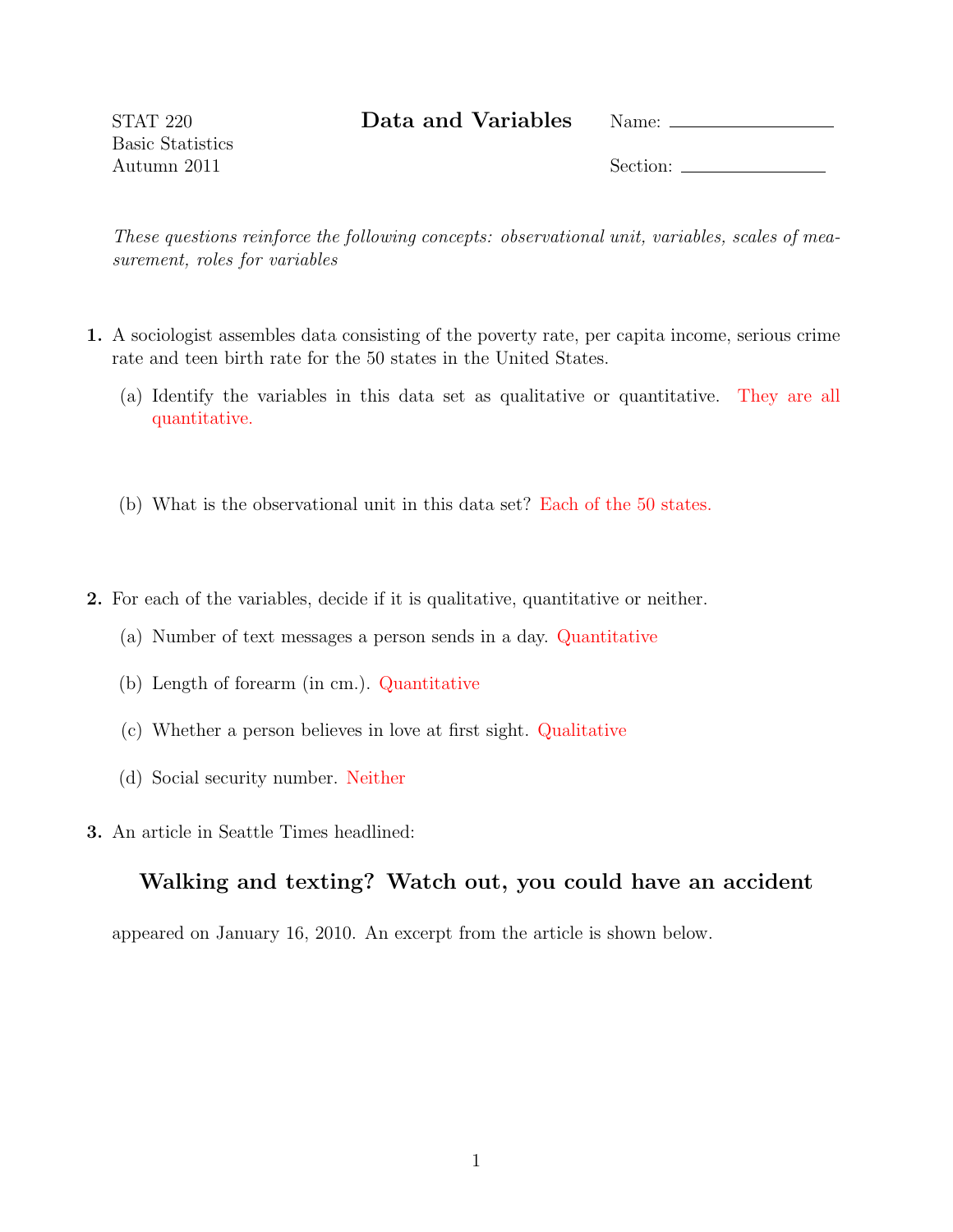Sometimes, pedestrians using phones do not notice objects or people right in front of them, even a clown riding a unicycle. That was the finding of a recent study at Western Washington University in Bellingham by a psychology professor, Ira Hyman, and his students.

One student dressed as a clown and unicycled around a central square on campus. About half the people walking in the square by themselves said they had seen the clown; the number was slightly higher for people walking in pairs. But only 25 percent of people talking on a cellphone said they had, Hyman said.

He said the term commonly applied to such preoccupation is "inattention blindness," meaning a person can be looking at an object but fail to register it or process what it is.

Particularly fascinating, Hyman said, is that people walking in pairs were more than twice as likely to see the clown as were people talking on a cellphone, suggesting that the act of having a conversation is not the cause of inattention blindness.

(a) The relationship between two variables is under study here. What are they? Are they quantititative or qualitative? What is the observational unit?

The first variable is walking condition: walking in pairs, walking alone, walking while using a cell phone. This variable is qualitative.

The second variable is whether they saw the clown: yes/no. This variable is also qualitative.

The observational units are pedestrians crossing the square during the experiment.

(b) In a study of the relationship between variables, one variable is usually called the response and the other an explanatory variable. Which of the variables mentioned in the previous part is the response and which is explanatory?

Response: whether they saw the clown.

Eplanatory: walking condition.